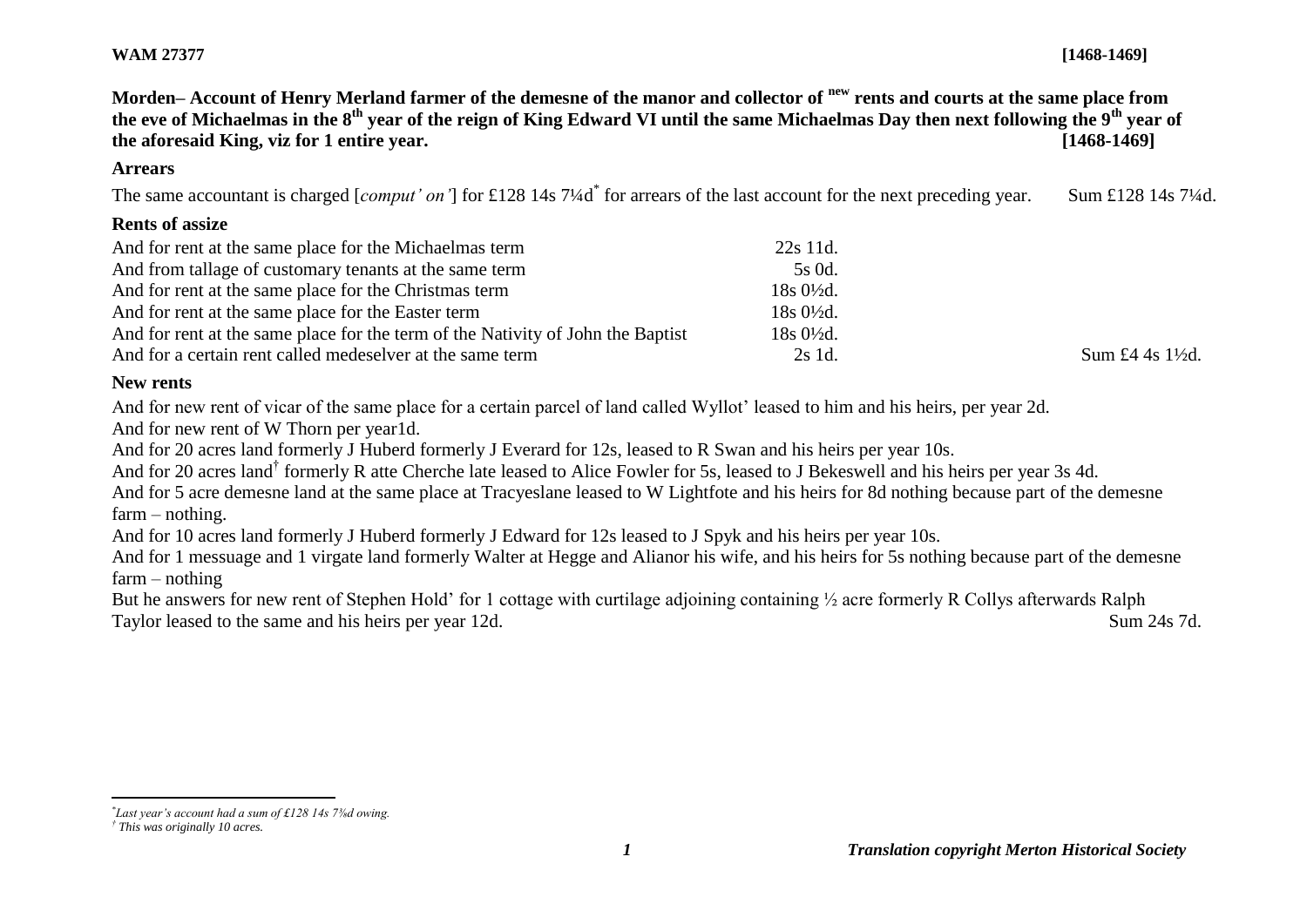# **Farms**

| Sum total of receipts with arrears £141 19s 23/4d.                                                                                                                                                                                                                                                            |      |                  |                |
|---------------------------------------------------------------------------------------------------------------------------------------------------------------------------------------------------------------------------------------------------------------------------------------------------------------|------|------------------|----------------|
| And for 1 general Court held at the same place the Tuesday next after Michaelmas.<br>And for View with Court held at the same place the Tuesday next after Hokeday.                                                                                                                                           |      | 3s 6d.<br>8s 6d. | Sum 12s.       |
| <b>Profits of court</b>                                                                                                                                                                                                                                                                                       |      |                  |                |
| And for farm of the manor with corn and livestock as overleaf leased to H Sager this year £4 13s 4d.                                                                                                                                                                                                          |      |                  | Sum £4 13s 4d. |
| Farm                                                                                                                                                                                                                                                                                                          |      |                  |                |
| And for the value of 4½ hurdles for the fold of rent sold, price of each 2d,                                                                                                                                                                                                                                  | 9d.  |                  | Sum 2s 5d.     |
| And for the value of 4 cocks and 6 hens of rent sold, price per head 2d,                                                                                                                                                                                                                                      | 20d. |                  |                |
| <b>Rent in kind</b>                                                                                                                                                                                                                                                                                           |      |                  |                |
| And for 3 cottages J Flessh and 1 cottage and 1 acre demesne land leased formerly to T Popsent and W Broune per year 8d.<br>And for 1 toft parcel of the Rectory leased to S Lightfote per year 6d.<br>And for 1 toft and 20 acres land called Lotekyns late leased for 8s, leased to the same S per year 7s. |      |                  | Sum 48s 2d.    |
| And for 10 acres land formerly Alice at Rith leased to the same R per year 5s.                                                                                                                                                                                                                                |      |                  |                |
| And for 10 acres land formerly H Ryght Rith called Rykedons formerly leased for 5s 6d, afterwards for 4s, leased to J Michel per year 3s.                                                                                                                                                                     |      |                  |                |
| Hegge 10s.                                                                                                                                                                                                                                                                                                    |      |                  |                |
| And for 20 acres land formerly J Goddesson' and 20 acres land formerly [blank] Atrith called Josyes late answering for 14s, leased to R at                                                                                                                                                                    |      |                  |                |
| And for 20 acres land formerly T Est and 1 tenement and 1/2 virgate <sup>‡</sup> land formerly W Atwood late S Lyghtfote, leased to J Bylly per year 12s.                                                                                                                                                     |      |                  |                |
| And for 30 acres meadow formerly J Marreys afterwards J at Chirch, formerly leased for 13s 4d, leased to R Pulton per year 10s.                                                                                                                                                                               |      |                  |                |

l

*<sup>‡</sup> This should be half an acre*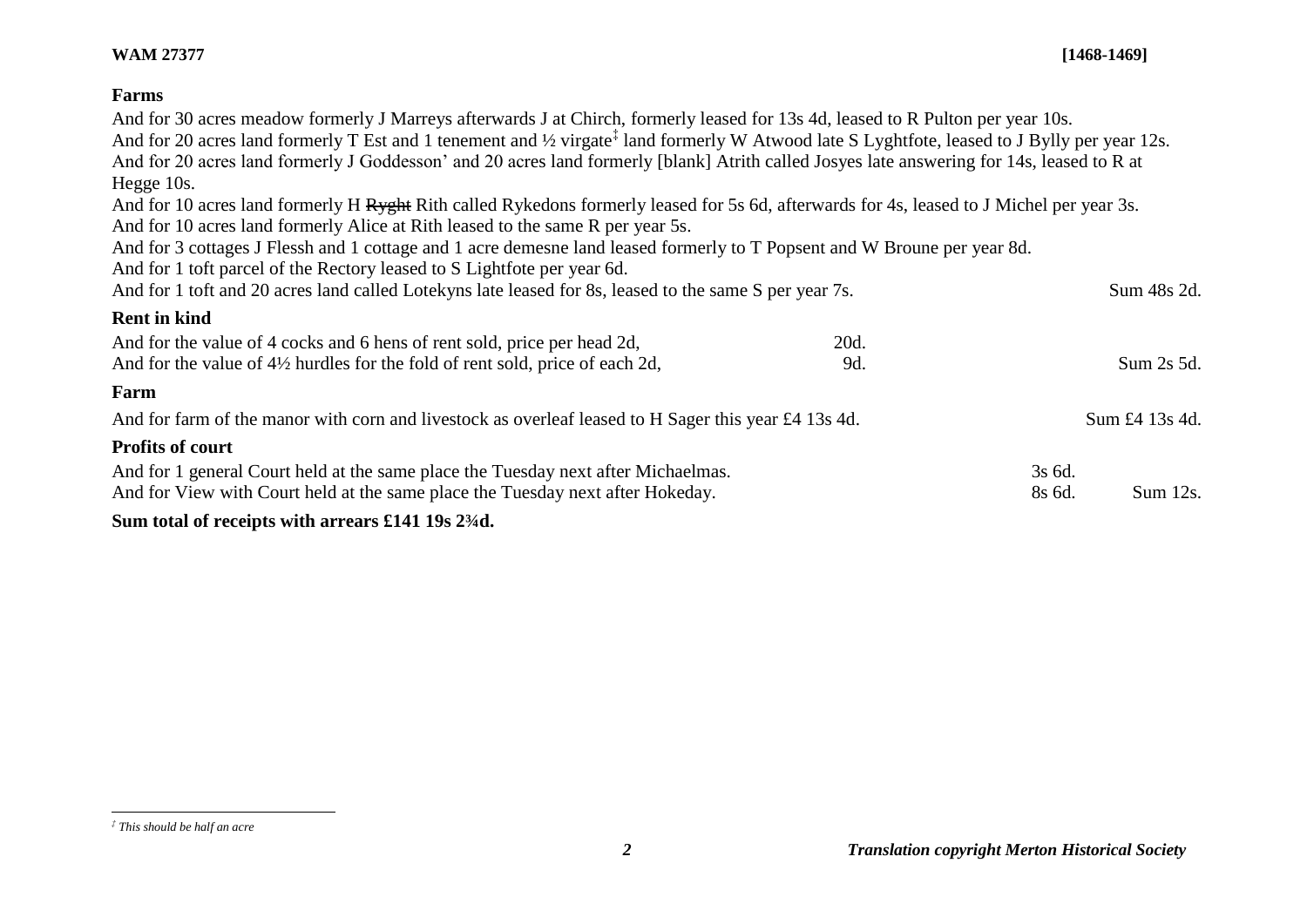### **Of which**

### **Rent defaults**

The same accounts in rent resolute of heirs of the lord of Kynewaldeshay for the year, 4 terms, 4s. because not paid And in rent allowance to the beadle because of his office for ½ virgate land 2s. And for tallage at Michaelmas 3⅛d. And for medeselver at the feast of St John Baptist 2d. And in rent default for 30 acres land formerly J Marreis afterwards W Cherch because in the lord's hands and at farm above for the year 3s. And for tallage at Michaelmas 6⅜d. And for medeselver at the feast of St John Baptist 2d. And in rent default for 20 acres land formerly S Est, 20 acres land formerly J Huberd, 20 acres formerly J Goddesson, 20 acres land formerly J at Ryth called Josyes, 20 acres called Lotkyns for the aforesaid reason, as for each tenement  $2s - 10s$ . And for tallage of the tenements  $2d - 10d$  [sic], as for each tenement  $4\frac{1}{4}d - 21\frac{1}{4}d$ . And for medeselver at the nativity of St John Baptist as for each tenement 2d – 10d. And in rent default for 10 acres land formerly J at Cherch, 10 acres formerly H at Ryth for the aforesaid reason, as for each tenement  $12d - 3s$ . And for tallage for the said tenements at Michaelmas 7<sup>3</sup>/<sub>8</sub>d. And for medeselver for the same tenements at Nativity of St John Baptist 6d. And in rent default for 1 cottage formerly J Flessh for the aforesaid reason, for the year – 2½d. And in rent default for 1 tenement and 1 acre demesne land formerly W at Wood for the aforesaid reason for the year – 1½d. And in rent default for Wylot' tenement for the aforesaid reason and a parcel thereof leased in new rent above for the year  $\frac{1}{2}d$ . Sum 27s 3<sup>3</sup>/<sub>8</sub>d.<sup>23s 13/8</sup>d

## **Petty expenses with building costs with stipends**

And in fee of the said present accountant for 20s for the year thus granted to the same by indenture sealed with the common conventual seal of the chapter of Westminster Abbey viz in full payment of the fee of the same for this year 20s. And in clothing for the same farmer viz for this year 10s. Sum 30s.

## **Expenses of the Treasurer**

And in expenses of the treasurer of Westminster this year, nothing. And in expenses of the clerk making the account with parchment bought for the same 12d because not paid because not paid Sum 12d

## **Cash deliveries**

l

And delivered to brother William Chertesey treasurer of Westminster this year with cash paid at the audit £8 2s 10d. Sum £8 2s 10d.

## **Sum of all expenses and deliveries £10 15s 11**⅜**d.** And he owes £131 3s 3⅜d.

**Of which** allowed to the same accountant 6s 8d because above for his stipend for collecting rents. And to the same 7s 5<sup>5</sup>/sd for rent and farm undercharged for the year as appears by examination of all new rents examined at the audit for the 6 years preceding. And to the same – nothing in allowance for rent default for demesne land and a tenement remaining in the lord's hand this year over and above cash raised thereof as appears below, viz 1 tenement with appurtenances late in the tenure of John att Hegge for 10s per year deducted in respect thereof; 1 acre called Bawdysacre charged at 12d deducted in respect thereof; 1 cottage and 1 garden late William Edward charged above at 10s deducted in respect thereof. And so he owes £130 15s 9¾d.

**Of which:-**

*<sup>§</sup> Alice att Ryth's tenement is not named but is included in the totals.*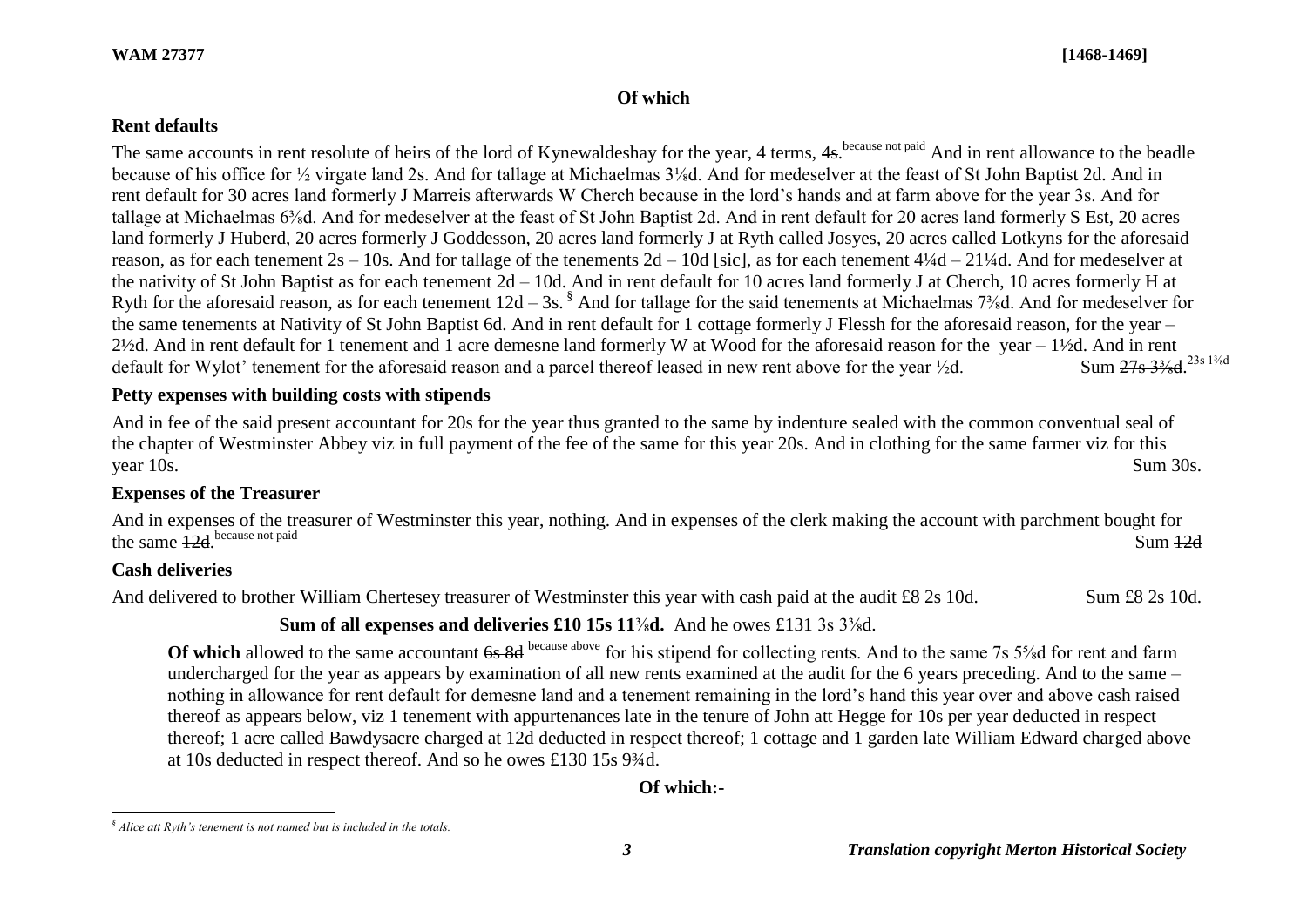## **Respited**

The same rent collector now accounts £22 17s<sup>3d</sup> for rent issuing from land and tenement formerly Laurence Conyngston in Ewell, now in the tenure of T Conyngston goldsmith both for this year and for 29 years\*\* preceding, as per year 11s  $6\frac{1}{2}$ d, because not able to levy and not fully agreed when he ought to distrain.

And to the same £28 19s 2½d for rent of various lands and tenements in Ewell both for this year and for 26 years preceding as per year 21s 5½d for the aforesaid reason.

And to the same 13s 4d for amercements imposed 7 years preceding upon the Prior of Merton, <sup>10s</sup> Richard Salynge<sup>20d</sup> and John Salyng<sup>20d</sup> remaining outside the lordship and having nothing within*.*

And to the same 2s 8d for amercements of tenements in Ewell for suit of court 7 years preceding because not able to levy. And to the same 10s for rent of Walter at Heth for 8 years preceding because he fled with his goods and chattels.

And to the same 6s 8d for rent of land of John Bekeswell because the same land lay fallow and uncultivated for 4 years preceding.

| Sum of said respites £53 10s 1½d. And he owes over and above respites £77 5s $8\frac{1}{4}$ d. <sup>††</sup> | Of which: |
|--------------------------------------------------------------------------------------------------------------|-----------|
|--------------------------------------------------------------------------------------------------------------|-----------|

| <b>Against</b> | <b>William Mulseye formerly farmer.</b>                                                               |     |         | £4 11s 3½d.                               |
|----------------|-------------------------------------------------------------------------------------------------------|-----|---------|-------------------------------------------|
|                | The lord H VI for 9 quarters oats sold to his purveyors 39 years preceding                            |     | 18s.    |                                           |
|                | Simone Popsent formerly farmer at the same place                                                      |     | 73s 4d. |                                           |
|                | John Ravenyng' late farmer at the same place                                                          |     |         | £14 16s $3\frac{1}{2}d$ .                 |
|                | The lord H VI for 7 quarters oats sold to his purveyors in $12th$ year of his reign                   |     | 15s 3d. |                                           |
|                | The same late King for 9 quarters oats sold to his purveyors on other occasions                       |     | 18s.    |                                           |
|                | William Goldewyr formerly beadle at the same place                                                    |     |         | 51s 3d.                                   |
|                | {Roger at Heth late farmer at the same place}                                                         |     |         | 71s 4d.                                   |
|                | William Longe late farmer at the same place                                                           |     |         | 64s 71/4d.                                |
|                | Thomas Spyke late beadle at the same place                                                            | £12 |         | 4s $3\frac{1}{2}d$ .                      |
|                | Thomas Pulton late beadle at the same place                                                           |     |         | 47s 1 <sup>7</sup> / <sub>s</sub> d.      |
|                | Richard Swan late beadle at the same place                                                            |     |         | £10 19s 11 <sup>3</sup> / <sub>4</sub> d. |
|                | {John Sager late farmer at the same place                                                             |     | 40s.    |                                           |
|                | William Davy late farmer at the same place                                                            |     | 60s.    |                                           |
|                | Richard Huntman' and his fellows for amercements by roll of court 9 and 10 years preceding            |     | 13s 4d. |                                           |
|                | Walter at Heth farmer of the demesne of the manor at the same place for 9 years preceding             |     | 33s 4d. |                                           |
|                | Henry Merland present farmer of the demesne of the manor and rent collector at the same place for his |     |         |                                           |
|                | net arrears this year                                                                                 | £9  |         | 8s 9d.                                    |

 $\overline{a}$ *\*\* This should be 39 years. The total should be £23 1s 8d.*

*<sup>††</sup> The respites only total £53 9s 1½d. The amount owing should therefore be £77 6s 8¼d. The sums against previous accountants shown below total £77 6s 2⅜d.*